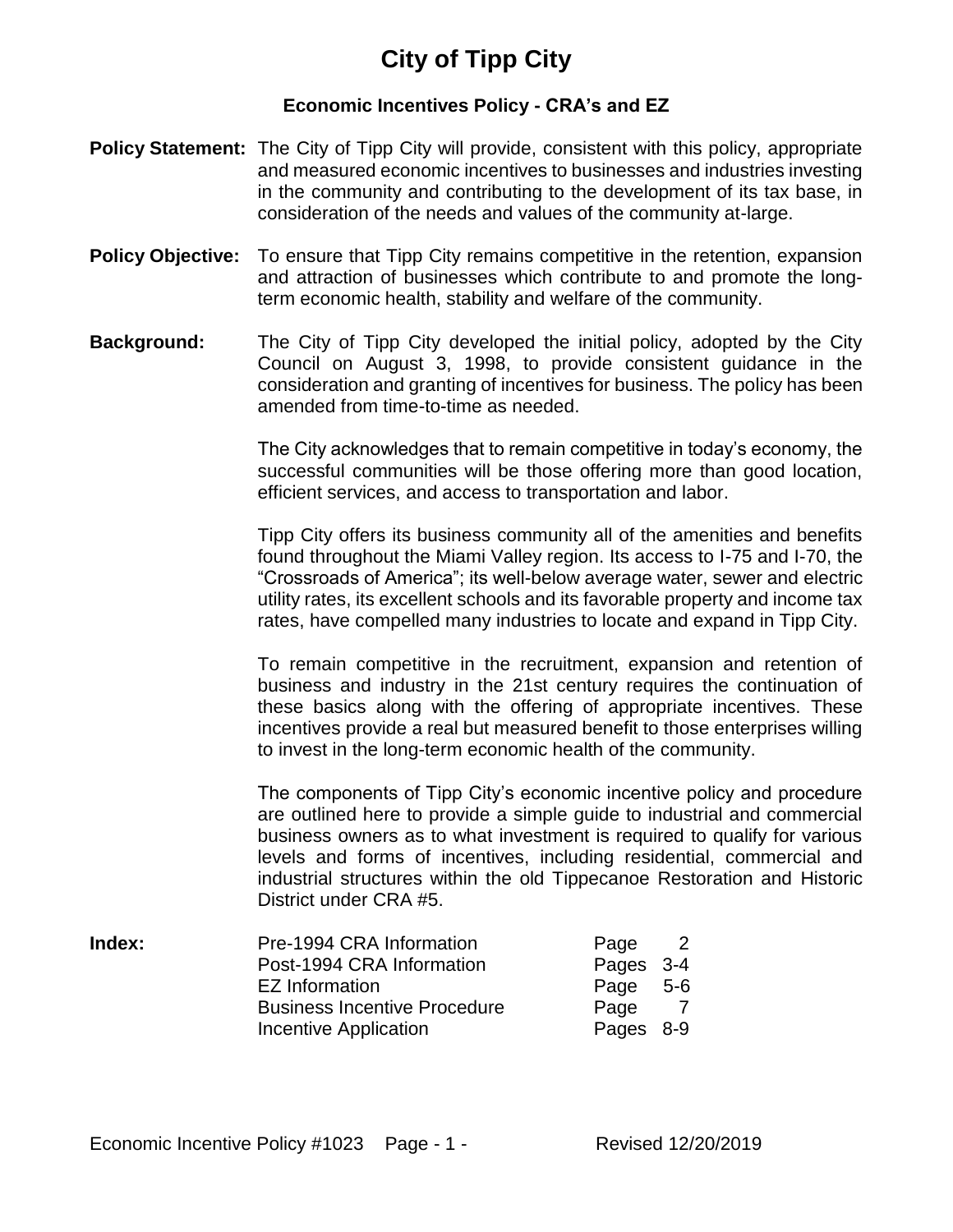#### **Pre-1994 Community Reinvestment Area (CRA) Business Incentive Program Requirements CRA #1, CRA #2, CRA #3, & CRA #4**

The City of Tipp City offers through the Community Reinvestment Act (CRA) prior to 1994, tax incentive of property taxes attributable to new real property improvements such as new buildings or additions. Under the CRA program, only the structure/building are eligible for an abatement. Businesses interested in receiving such tax incentives must demonstrate the short and long-term benefit to the community by meeting certain requirements and minimum investment levels. Below is a list of guidelines by which all requests for CRA tax incentives will be reviewed by the City.

**1)** The project should be an industrial or commercial enterprise creating value.

**2)** Wages and benefits must be competitive and commensurate with similar positions in the community.

**3)** The total new investment in the project shall be a minimum of \$500,000 for a new business. The minimum investment for expansion of an existing Tipp City business is \$250,000. Consideration should also be given to the redevelopment of existing vacant buildings by new businesses where the above investment threshold(s) may be waived.

**4)** The new building shall be of durable construction that makes a positive aesthetic, long-term contribution to the Tipp City landscape, streetscape and overall community image. Consideration in the granting of incentives will be given for the "curb appeal" of the structure.

**5)** The business shall be a Tipp City utility customer when utilities are available.

**6)** The project must comply with all applicable Tipp City development regulations.

**7)** The owner must be willing to enter into a signed agreement with the City containing reporting requirements and job creation thresholds.

**8)** If investment obligations are not fulfilled, pursuant to the tax incentive agreement, suspension or termination of the tax incentive may result.

**9)** The business shall be current on all taxes.

**10)** If the business generates a payroll over \$1,000,000 per year the City and School District shall share the income tax revenue by state statue or by negotiated terms.

*The City Council reserves the right to consider each project on its own merits*. Businesses seeking such incentives will be required to complete an application (see attached) to assist the City in its review of the project. The business shall be required to pay a \$750 filing fee to the State of Ohio Department of Development, with the final approved agreement. If approved, tax incentive benefits will become effective when construction has been properly completed and all terms of the tax incentive agreement are met, including an annual review by the Community Reinvestment Area Housing Council. An annual report will be required to continue to receive tax incentive during the period of the agreement, which must be submitted by the City to the Ohio Department of Development. Tax incentives can range from 5 to 15 years in duration depending upon the overall anticipated economic impact.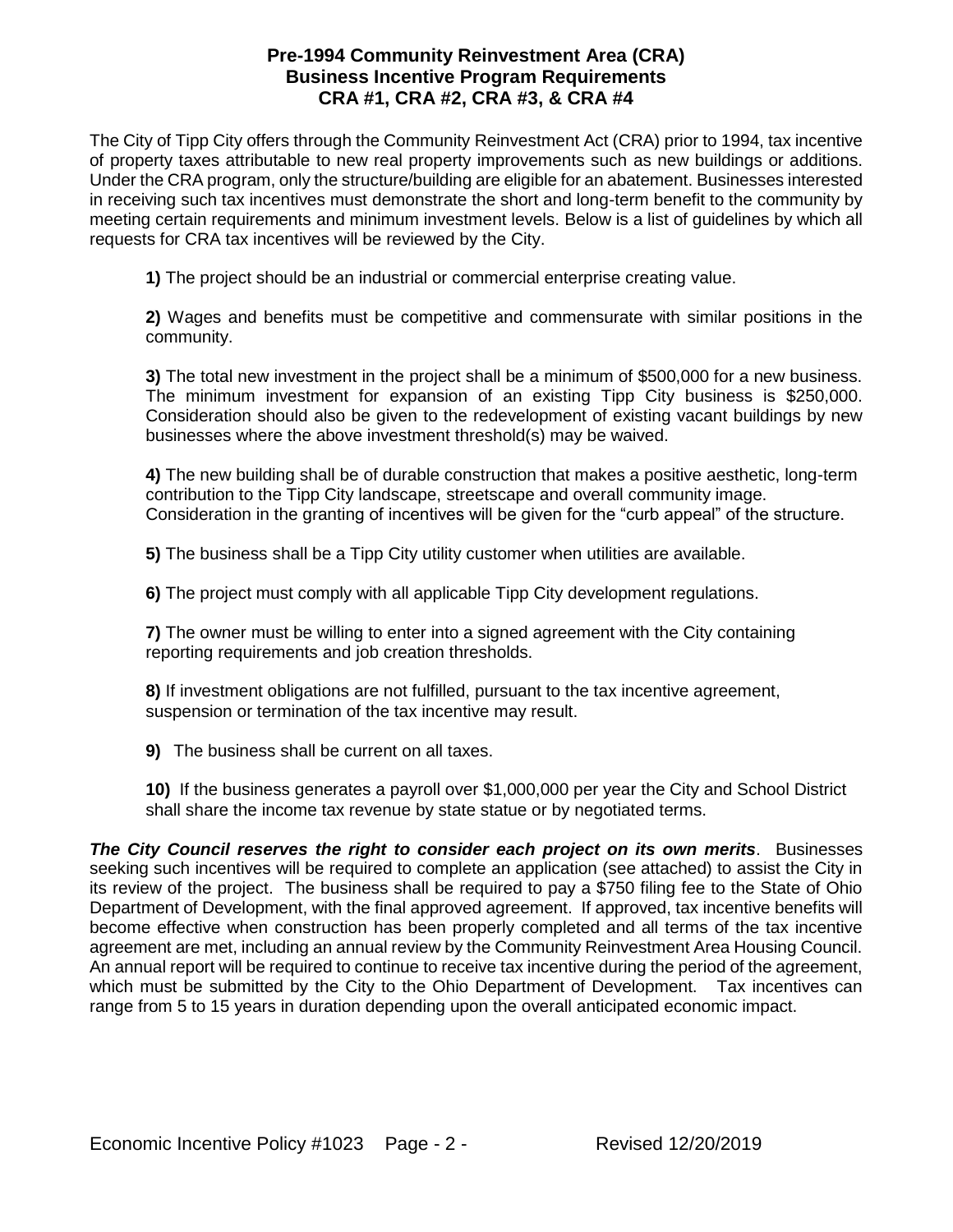#### **Post-1994 Community Reinvestment Area (CRA) Incentive Program Requirements CRA #5**

The City of Tipp City offers through the Post-1994 Community Reinvestment Act (CRA) program, tax incentive of property taxes attributable to new real property improvements such as new buildings or additions/renovations for industrial, commercial, and/or residential structures. Under the Post-1994 CRA program, land and personal property such as new equipment and machinery are not eligible for tax incentives (tangible property taxes). Businesses interested in receiving such tax incentives must demonstrate the short and long-term benefit to the community by meeting certain requirements and minimum investment levels. Residential structures are automatically eligible for the exemptions as authorized by the enabling legislation for the Post-1994 CRA program.

A. Industrial and commercial businesses: Below is a list of guidelines by which all businesses requests for CRA tax incentives will be reviewed by the City.

1) The project shall be an industrial or commercial (i.e. retail, restaurants, stores, banks, fraternal organizations, etc.) enterprise creating value to the community. Businesses seeking such incentives will be required to complete an application (see attached) to assist the City in its review of the project.

2) The project should create a minimum of two (2) new full-time equivalent jobs. Wages and benefits must be competitive and commensurate with similar positions in the community.

3) The total new investment in the project shall be a minimum of \$250,000 for a new business and new construction. The minimum investment for expansion of an existing Tipp City business is \$50,000. Consideration should also be given to the redevelopment of existing vacant buildings by new businesses where the above investment threshold(s) may be waived.

4) Tax incentives can range from 5 to 15 years as negotiated in duration and percent abated, depending upon the overall anticipated economic impact.

5) The new building shall be of durable construction that makes a positive aesthetic, long-term contribution to the Tipp City landscape, streetscape, overall community image, and comply with the established guidelines and ordinances for the old Tippecanoe Restoration and Historical District. Consideration in the granting of incentives will be given for the "curb appeal" of the structure.

6) The business shall be a Tipp City utility customer when utilities are available.

7) The project must comply with all applicable Tipp City development regulations.

8) The owner must enter into a signed agreement with the City containing reporting requirements and job creation thresholds. An annual report will be required to continue to receive tax incentive during the period of the agreement.

9) If investment obligations (monetary and job creation) are not fulfilled, pursuant to the CRA tax incentive agreement, suspension or termination of the tax incentive may result upon the review and recommendation of the Tax Incentive Review Council and/or City Council.

10) The business shall be current on all taxes.

**11)** If the business generates a payroll over \$1,000,000 per year the City and School District shall share the income tax revenue by state statue or by negotiated terms.

Economic Incentive Policy #1023 Page - 3 - Revised 12/20/2019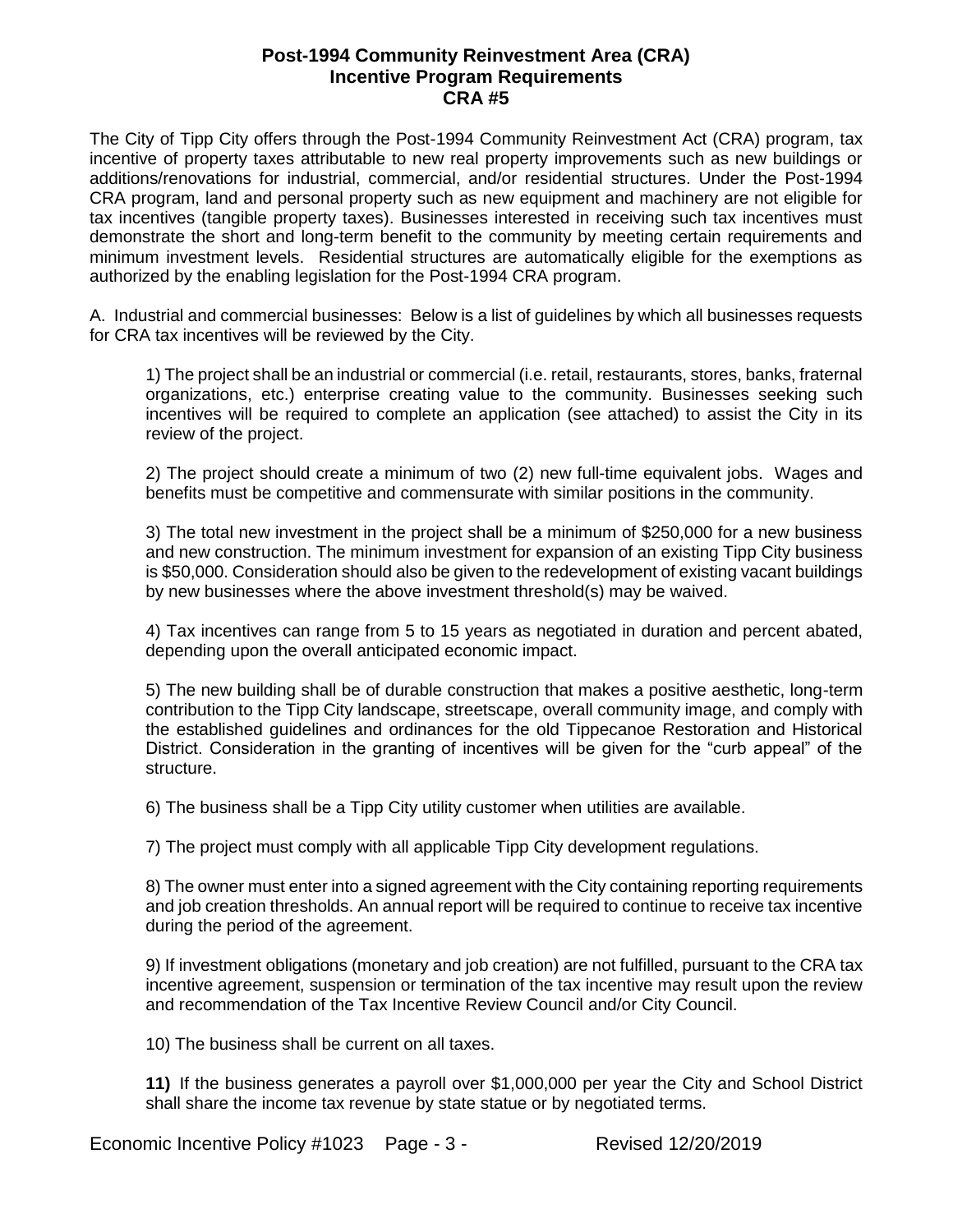**12)** The business shall be required to pay a \$750 filing fee to the State of Ohio Department of Development, with the final approved agreement. An annual fee of 1% of the abated investment amount up to a maximum of \$2,500 shall be paid by the business to the City of Tipp City, attention Finance Director on or before January 31<sup>st</sup> of each year. These fees are to cover the cost of the initial setup, approval, and on-going administration of the incentive program.

**13)** The business may be required to execute agreements with both the Tipp City Exempted School District and the Miami Valley Career Technology Center School District (MVCTC), which shall require a cash payment by the business to each respective school district, annually, to "make the district whole" for any school related taxes for which incentives were provided, provided the school district is a non-guaranteed district. Failure to make the required payments shall be just cause to revoke the tax incentives offered to the business.

**14)** The business must file the appropriate tax forms including the #913 with the State Department of Taxation to effect and maintain the exemptions covered, and the #913 must be filed annually. The business must file the DTE24 form with the Miami County Auditor to start real property incentive (only one initial filing).

**15)** If a business is moving within Ohio, the 14-day notice shall be provided to the affected community in accordance with Ohio Revised Code Section 5709.83.

**16)** If approved, tax incentive benefits will become effective when construction has been properly completed and all terms of the tax incentive agreement are met.

B. **Residential Structures**: Below is a list of guidelines by which all residential (two family units or less) requests for CRA tax incentives will be reviewed by the City.

1) The project shall be residential (two family units or less) which will create value for the community. Applicants seeking such incentives will only be required to complete an application (see attached), which shall be submitted to the Housing Officer (City Manager's Office).

2) NO job creation is mandated for residential projects.

3) The total new investment in the project of at least \$50,000 shall receive a ten (10) year 100% exemption, and a total remodeling/renovation investment in the project of at least \$10,000 shall receive a five (5) year 100% exemption. Consideration should also be given to the redevelopment of existing vacant buildings.

4) All construction shall make a positive aesthetic, long-term contribution to the Tipp City landscape, streetscape, overall community image, and comply with the established guidelines for the old Tippecanoe Restoration and Historical District and ordinances.

5) The owner must enter into a signed agreement with the City containing reporting requirements and job creation thresholds. An annual report will be required to continue to receive tax incentive during the period of the agreement.

6) If the property is not maintained, suspension or termination of the tax incentive may result upon the review and recommendation of the Community Area Housing Council and/or City Council.

7) If approved, tax incentive benefits will become effective when construction has been properly completed and all terms of the tax incentive agreement are met.

#### *The City Council reserves the right to consider each project on its own merits.*

Economic Incentive Policy #1023 Page - 4 - Revised 12/20/2019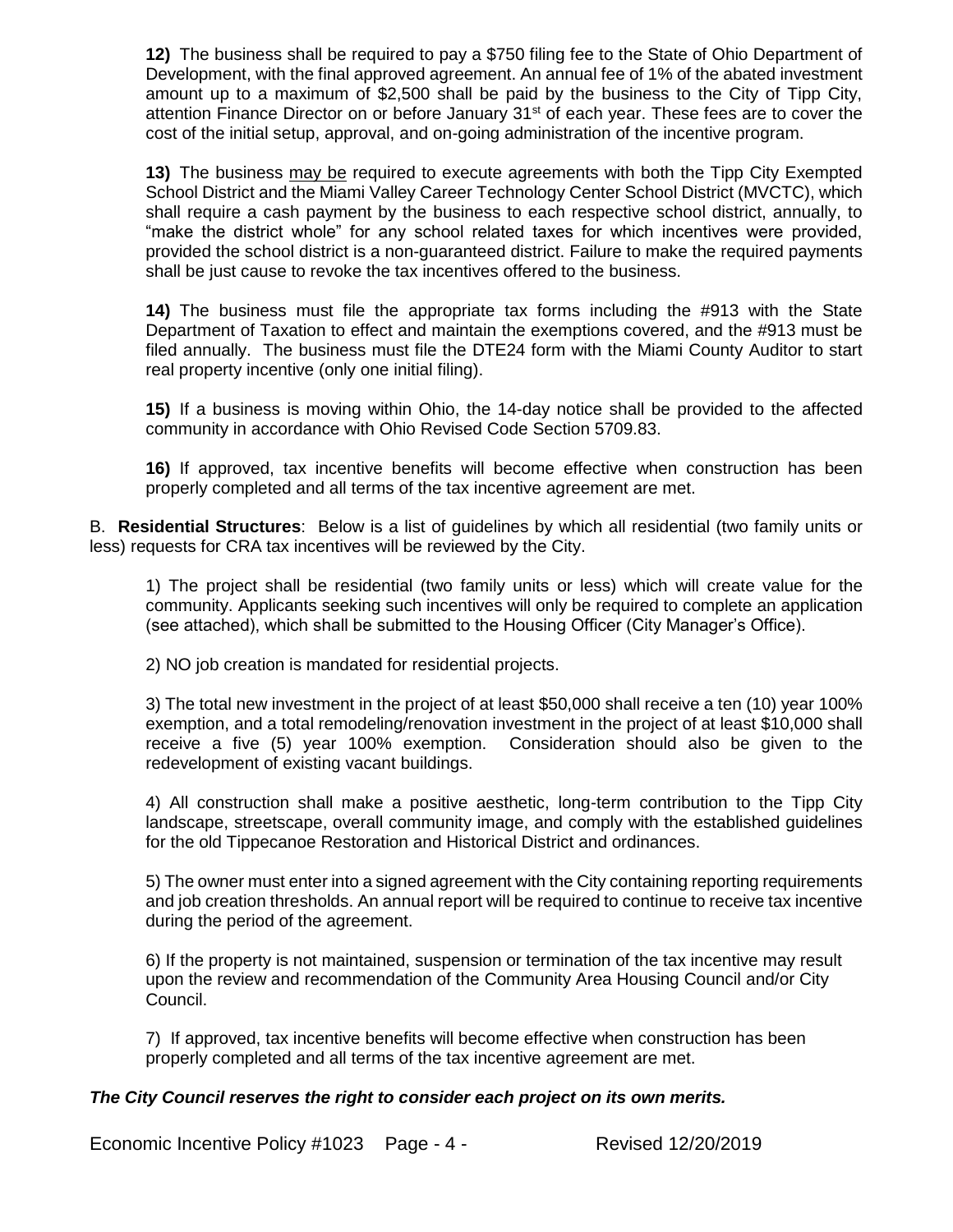#### *Enterprise Zone (EZ) Business Incentive Program Requirements*

The City of Tipp City offers through the Enterprise Zone (EZ), tax incentive of property taxes attributable to real property improvements such as new buildings or additions. Businesses interested in receiving such tax incentives must demonstrate the short and long-term benefit to the community by meeting certain requirements and minimum investment levels. Below is a list of guidelines by which all requests for tax incentives will be reviewed by the City.

1) The project shall be an industrial (such as: warehousing, distribution, manufacturing, corporate offices) or commercial (i.e. retail, hotels, restaurants, stores, banks, fraternal organizations, etc.) enterprise creating value.

2) Wages and benefits should be competitive and commensurate with similar positions in the community. A detail of the proposed job creation shall be included in the application and final agreement.

3) The total new investment in the project shall be a minimum of \$500,000 for a new business. The minimum investment for expansion of an existing Tipp City business is \$250,000. Consideration should also be given to the redevelopment of existing vacant buildings by new businesses where the above investment threshold(s) may be waived.

4) The new building should be of durable construction that makes a positive aesthetic, long-term contribution to the Tipp City landscape, streetscape, and overall community image. Consideration in the granting of incentives will be given for the "curb appeal" of the structure.

5) The business shall be a Tipp City utility customer when utilities are available.

6) The project must comply with all applicable Tipp City development regulations.

7) The owner shall be willing to enter into a signed agreement with the City containing reporting requirements (i.e. Annual forms, certifications, documentation, etc.) and job creation thresholds.

8) If investment obligations are not fulfilled, pursuant to the tax incentive agreement, suspension or termination of the tax incentive may result upon the review and recommendation of the Economic Development Committee and the Tax Incentive Review Council (TIRC).

9) The business shall be required to pay a \$750 filing fee to the State of Ohio Department of Development, with the final approved agreement. An annual fee of \$500 shall be paid by the business to the City of Tipp City, attention Finance Director on or before January 31<sup>st</sup> of each year. These fees are to cover the cost of the initial setup, approval, and on-going administration of the incentive program.

10) The business may be required to execute agreements with both the Tipp City Exempted School District and the Miami Valley Career Technology Center School District (MVCTC), which shall require a cash payment by the business to each respective school district, annually, to "make the district whole" for any school related taxes for which incentives were provided, provided the school district is a non-guaranteed district. Failure to make the required payments shall be just cause to revoke the tax incentives offered to the business.

11) The business must file the appropriate tax forms including the #913 with the State Department of Taxation to effect and maintain the exemptions covered, and the #913 must be filed annually. The business must file the DTE24 form with the Miami County Auditor to start real property incentive (only one initial filing).

Economic Incentive Policy #1023 Page - 5 - Revised 12/20/2019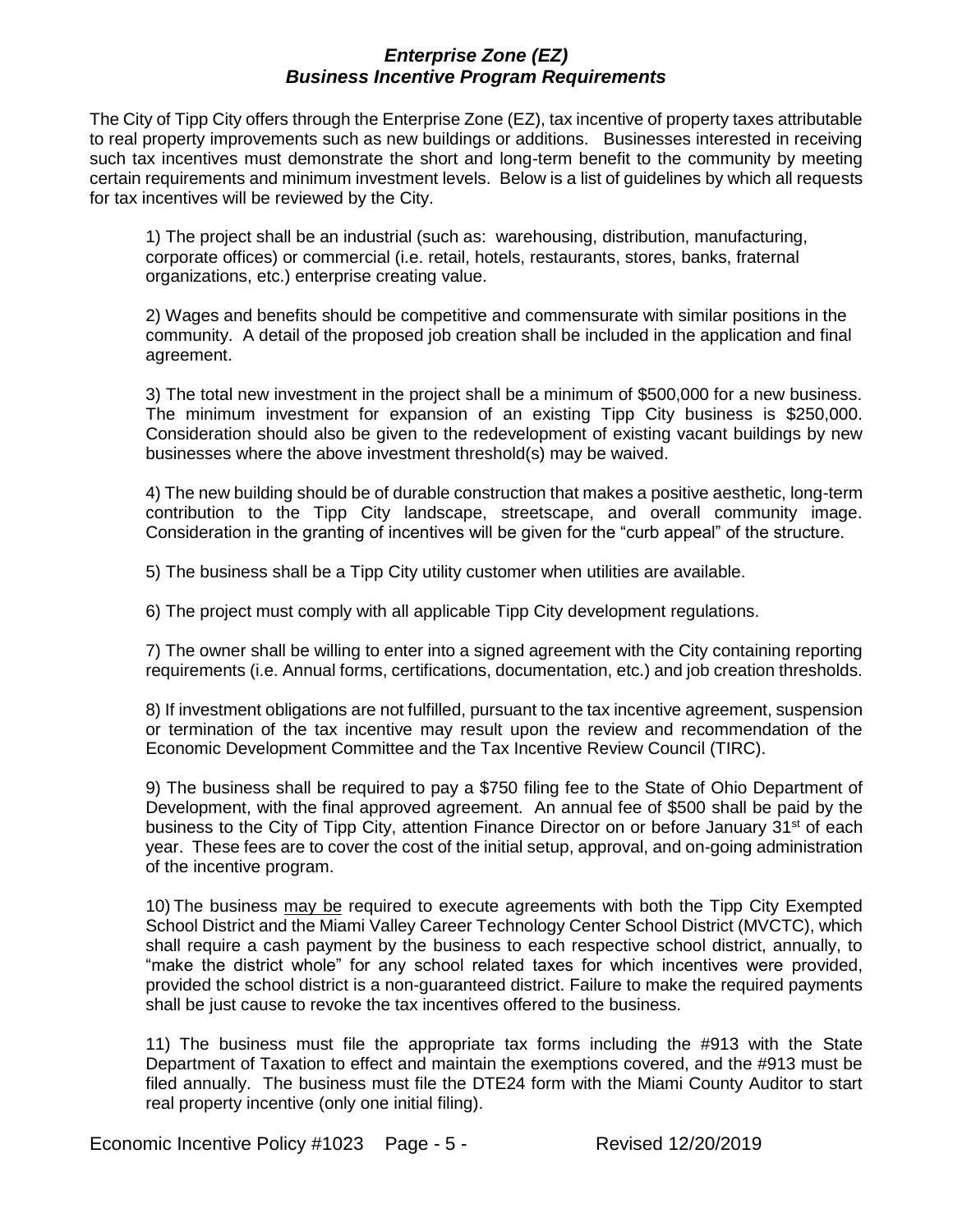12) The business shall pay such real and tangible personal property taxes as are not exempt under the incentives, and charged against the property and shall file all tax reports and returns as required by law. Failure to pay such taxes or file, are cause for rescinding the incentives granted.

13) Such incentives may range from 0% - 100% tax incentive, depending upon the individual circumstances, and may range from 0 – 15 years in duration depending upon the overall anticipated economic impact.

14) For industrial, any incentive awarded over 75% (on average of 60% over 10-years) level shall also be approved by the Tipp City Exempted Village School District. For retail, any incentives awarded shall also be approved by the Tipp City Exempted Village School District

15) Generally, businesses with an annual payroll (generated by the incentives) of \$2,000,000 or more shall be eligible for a 75% tax incentive. Less than \$2,000,000 annual payroll (generated by the incentives) negotiated.

16) Spec Buildings – In an effort to encourage development of "Spec Buildings" to allow for immediate occupancy of industrial users. The developer of a Spec Building may apply for the EZ incentives for the real property improvement (new spec building), with the following conditions and requirements, in addition to all the requirements of the policy listed above and below.

- a. The developer of the Spec Building must create two full time equivalent jobs attributed to the Spec Building within two (2) years of the date when the occupancy permit was issued for the building.
- b. The Spec Building project must create a minimum 5 new full time equivalent jobs for each 10,000 square feet of space within three years of the date occupancy permit was issued for the building.
- c. The EZ agreement for the real property improvements (initial building construction) is solely for the developer.
- d. Tenants may apply for individual EZ agreements leasehold improvements if they meet the specific requirements of the EZ Business Incentive Program.
- e. The percentage of incentive will generally be 50%, but may be up to 75% if the developer's investment is over \$1,500,000 in the building, landscaping, and parking lot.
- f. The developer realizes that if the job creation requirements of items "16 a." & "16 b." above are not met, the incentives granted shall be terminated and, shall require the incentives granted under the EZ agreement to be rescinded beginning with the year for which such incentives were first used. The developer shall be required to repay the amount of taxes that would have been payable, had the property not been exempted from taxation under the EZ agreement.

The City Council shall be required to adopt a resolution for each project on its own merits. The Miami County Commission then must adopt a resolution for each project, which is then forwarded to the Department of Development for final approval and state number. Businesses seeking such incentives will be required to complete an application (see attached) to assist the City in its review of the project. If approved, tax incentive benefits will become effective when construction has been properly completed and all terms of the tax incentive agreement are met (agreements must be fully executed and in force prior to commencing any actual construction, purchase of machinery, inventory, etc. covered by the agreement). No project can start until all paperwork has been completed, and the City and the County have passed the required legislation.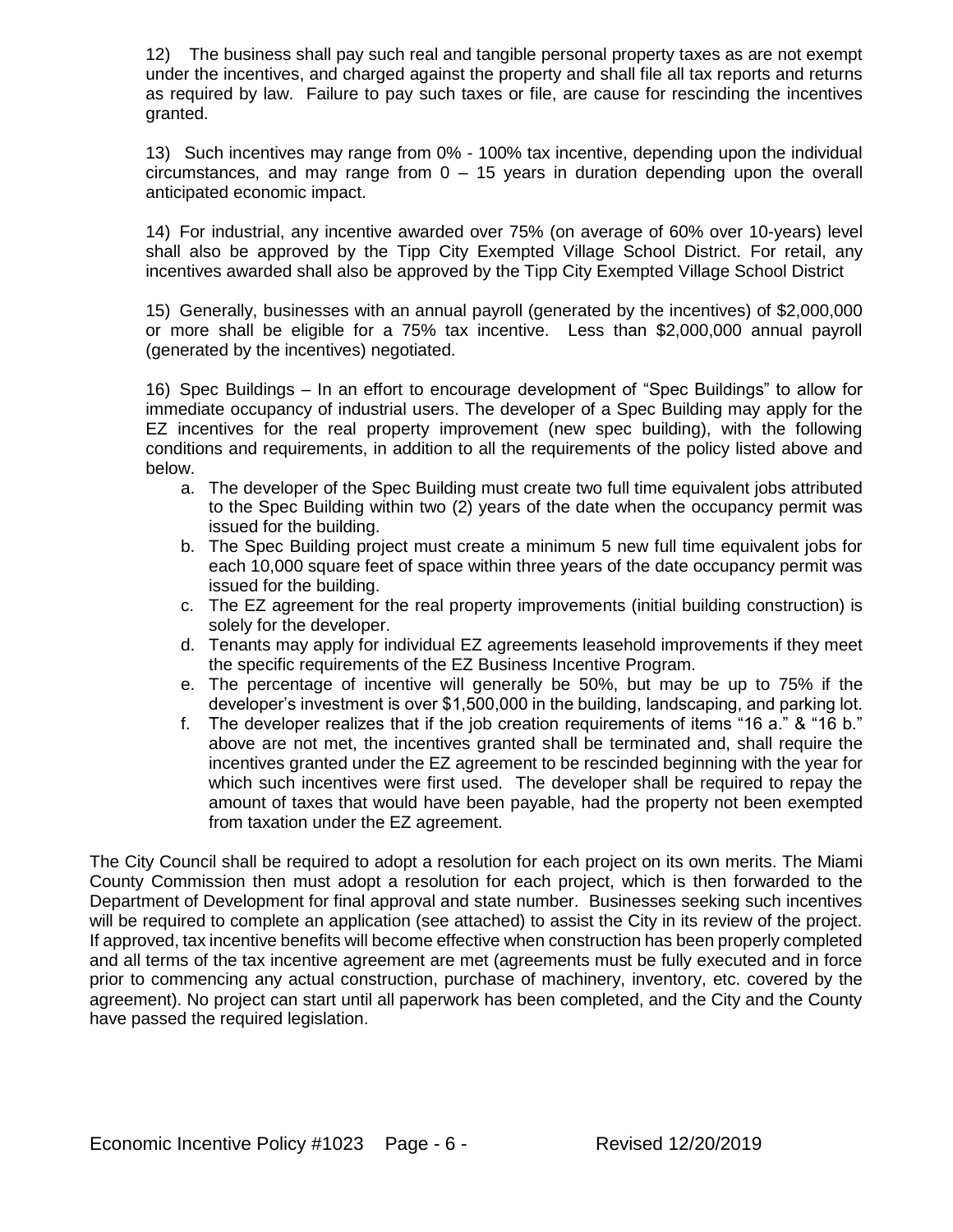## **Business Incentive Program Procedure**

It is understood that the cycle time for business facility location decisions is becoming shorter all the time. It is the City's goal to make expedient decisions concerning the request for tax incentives to ensure that good business decisions are made within established time constraints.

The following procedure will be followed in considering requests for tax incentives:

- 1) Business Owner/Applicant contacts Community & Economic Development Office or City Manager's Office to inquire about incentives.
- 2) City sends copy of tax incentive policy and application materials to Business Owner/Applicant.
- 3) City staff negotiation team meets with business/applicant.
- 4) Business Owner/Applicant returns application with \$750 fee for incentives to Community & Economic Development Office.
	- a) If pre-1994 CRA or post 1994 residential CRA, Housing Officer approves incentives and forwards packets to Miami County Auditor's Office.
	- b) If post-1994 commercial or industrial CRA and/or EZ then the following steps shall also be followed.
- 5) Tax incentive agreement and school donation agreements (if appropriate) drafted and forwarded to Business Owner/Applicant.
- 6) Staff reviews the application and makes recommendation to City Council.
- 7) 14-day or 45-day notice to Schools mailed prior to Council Meeting.
- 8) City Council votes on the staff recommendation and tax incentive agreement (only after the 14-day or 45-day notice has been provided).
- 9) Tipp City School Board & City Council may authorize revenue sharing agreement, if payroll is over the \$1,000,000 threshold.
- 10) For EZ agreements the Miami County Commissioner's vote on tax incentive agreement (enterprise zone agreements). Documents forwarded to Ohio Department of Development, Ohio Department of Taxation, and the Miami County Auditor.
- 11) Business Owner receives approval project proceeds. City provides Business Owner/Applicant with signed tax incentive agreement.
- 12) Tax incentive begins.
- 13) Business Owner/Applicant submits annual reports and fees (if appropriate) to City regarding employment and total investment.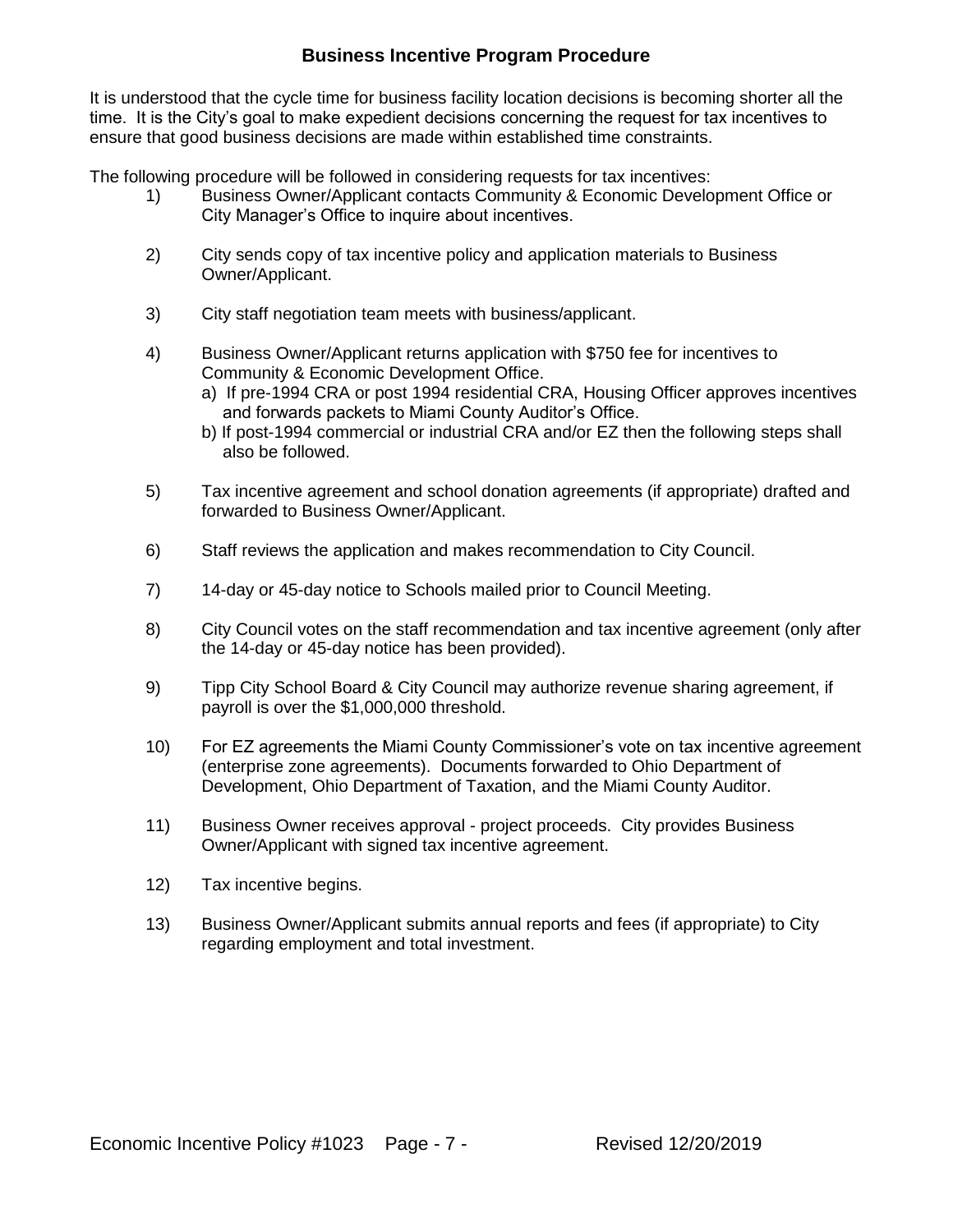## **CITY OF TIPP CITY APPLICATION TAX INCENTIVE PROGRAM**

| Α.             | <b>APPLICANT:</b>                                                               |                                                                                                                                                                                                                                |                                                                                                       |  |  |  |  |
|----------------|---------------------------------------------------------------------------------|--------------------------------------------------------------------------------------------------------------------------------------------------------------------------------------------------------------------------------|-------------------------------------------------------------------------------------------------------|--|--|--|--|
| 1.             |                                                                                 | APPLICANT (NAME OF BUSINESS) APPLICANT AND A SERIES AND A SERIES AND A SERIES AND A SERIES AND A SERIES AND A SERIES AND A SERIES AND A SERIES AND A SERIES AND A SERIES AND A SERIES AND A SERIES AND A SERIES AND A SERIES A |                                                                                                       |  |  |  |  |
| 2.             |                                                                                 |                                                                                                                                                                                                                                |                                                                                                       |  |  |  |  |
| 3.             |                                                                                 |                                                                                                                                                                                                                                |                                                                                                       |  |  |  |  |
| 4.             | TELEPHONE __________________________                                            |                                                                                                                                                                                                                                |                                                                                                       |  |  |  |  |
|                |                                                                                 |                                                                                                                                                                                                                                | WEB PAGE _www. _________________                                                                      |  |  |  |  |
| <b>B.</b>      | <b>LOCATION:</b>                                                                |                                                                                                                                                                                                                                |                                                                                                       |  |  |  |  |
| 1.             |                                                                                 |                                                                                                                                                                                                                                |                                                                                                       |  |  |  |  |
| 2.             |                                                                                 |                                                                                                                                                                                                                                |                                                                                                       |  |  |  |  |
| C.             |                                                                                 |                                                                                                                                                                                                                                | <b>PROJECT</b> (Please provide a short narrative listing size of proposed structure and intended use) |  |  |  |  |
|                |                                                                                 |                                                                                                                                                                                                                                |                                                                                                       |  |  |  |  |
| 1 <sub>1</sub> | <b>VALUE OF CONSTRUCTION:</b><br>NEW STRUCTURE \$<br>\$<br>EXPANSION/REMODELING |                                                                                                                                                                                                                                | <b>OR</b>                                                                                             |  |  |  |  |
| 2.             | PROJECT'S SCHEDULE: START                                                       |                                                                                                                                                                                                                                | FINISH ________________                                                                               |  |  |  |  |
| D.             | <b>EMPLOYMENT, FULL-TIME OR EQUIVALENTS:</b>                                    |                                                                                                                                                                                                                                |                                                                                                       |  |  |  |  |
|                |                                                                                 | <b>NEW JOBS</b>                                                                                                                                                                                                                | <b>TOTAL JOBS</b>                                                                                     |  |  |  |  |
| 1.             | <b>CURRENT</b>                                                                  |                                                                                                                                                                                                                                |                                                                                                       |  |  |  |  |
| 2.             | 1 <sup>ST</sup> YEAR                                                            |                                                                                                                                                                                                                                |                                                                                                       |  |  |  |  |
| 3.             | 3RD YEAR                                                                        |                                                                                                                                                                                                                                |                                                                                                       |  |  |  |  |
| 4.             | 5 <sup>TH</sup> YEAR                                                            |                                                                                                                                                                                                                                |                                                                                                       |  |  |  |  |
|                | Economic Incentive Policy #1023 Page - 8 -                                      |                                                                                                                                                                                                                                | Revised 12/20/2019                                                                                    |  |  |  |  |